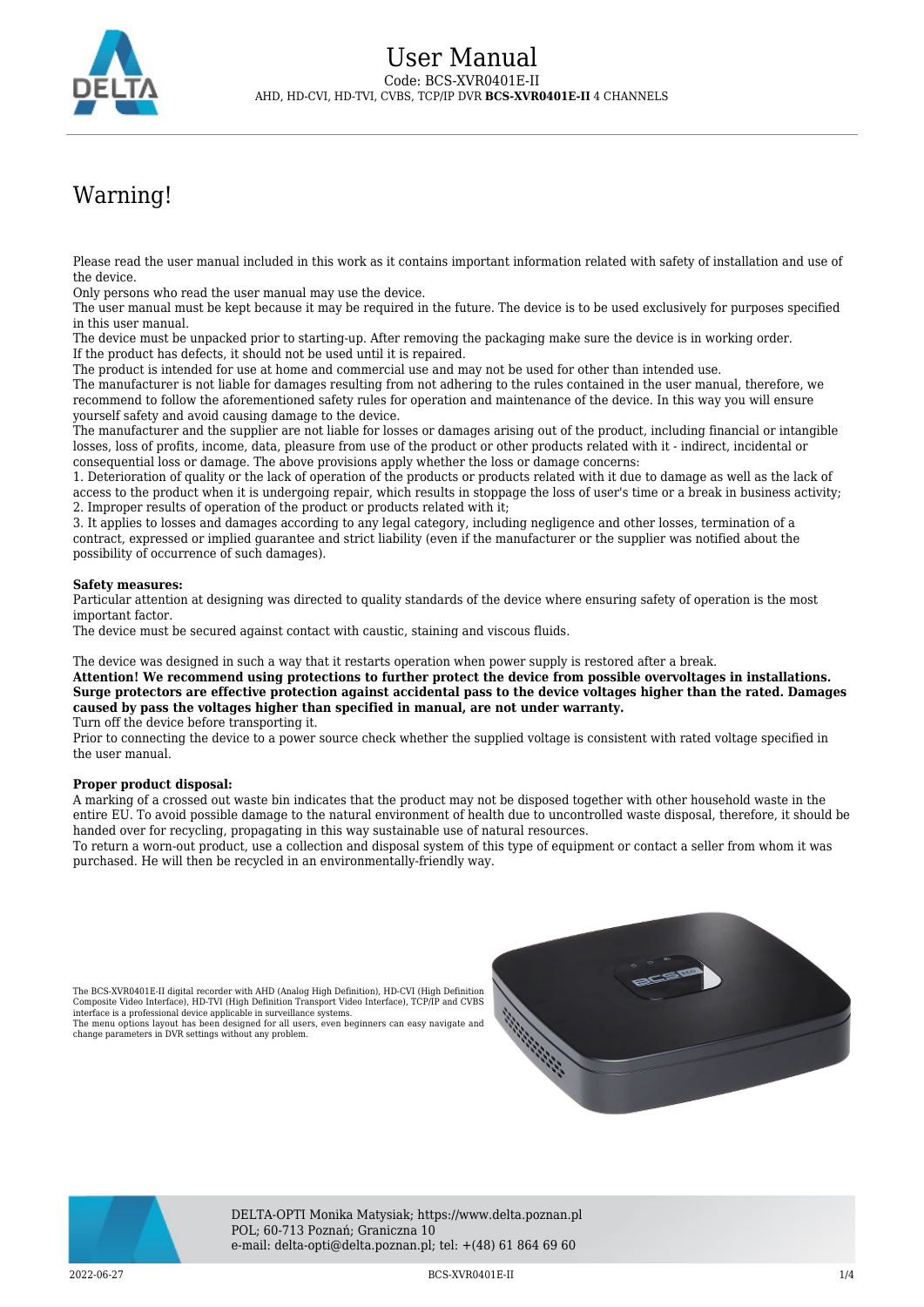

## User Manual Code: BCS-XVR0401E-II AHD, HD-CVI, HD-TVI, CVBS, TCP/IP DVR **BCS-XVR0401E-II** 4 CHANNELS

| Standard:                           | AHD, HD-CVI, HD-TVI, CVBS, TCP/IP                                                                                                                                                             |
|-------------------------------------|-----------------------------------------------------------------------------------------------------------------------------------------------------------------------------------------------|
| Video inputs:                       | 4 pcs BNC                                                                                                                                                                                     |
| Video outputs:                      | 1 pcs HDMI<br>1 pcs VGA                                                                                                                                                                       |
| Audio inputs:                       | 1 pcs CINCH                                                                                                                                                                                   |
| Audio outputs:                      | 1 pcs CINCH                                                                                                                                                                                   |
| Image compression method:           | H.264+ / H.264 / MJPEG                                                                                                                                                                        |
| Number of compression levels:       | 6                                                                                                                                                                                             |
| Image records resolutions:          | • AHD / HD-CVI / HD-TVI:<br>1080p - 1920 x 1080<br>1080N - 960 x 1080<br>720p - 1280 x 720<br>$\cdot$ CVBS :<br>$960\mathrm{H}$ - $960$ x $576$ ,<br>$\cdot$ IP :<br>max. 5 Mpx - 2592 x 1944 |
| Recording speed adjustment:         | 5 Mpx IP @ 1  25 fps<br>1080p @ 1  15 fps<br>720p @ 1  25 fps<br>1080N @ 1  25 fps<br>960H @ 1  25 fps<br>for each channel                                                                    |
| Operation modes:                    | $4 x$ AHD / HD-CVI / HD-TVI / CVBS / IP + 2 x IP                                                                                                                                              |
| Recording modes:                    | Manual, Motion Detection, Schedule                                                                                                                                                            |
| Supported hard drives:              | 1 x 8 TB SATA                                                                                                                                                                                 |
| External storage devices backup:    | Save single frames and whole records from DVR drive to the USB drive                                                                                                                          |
| Searching and playback the records: | Records searching: by time + timeline with record type. Playback: forward, fast, slow,<br>step<br>Advanced searching (to the one second accuracy)                                             |
| Network functions:                  | Network Client Software and IE browser: live view, playback and backup of the<br>records, partial configuration of the recorder parameters                                                    |
| Mobile phones support:              | Port no.: 37777 or access by a cloud (P2P)<br>• Android: Free application DMSS<br>• iOS (iPhone): Free application DMSS                                                                       |
| Alarm inputs / outputs:             | $\qquad \qquad$                                                                                                                                                                               |
| USB:                                | 2 pcs USB 2.0                                                                                                                                                                                 |
| PTZ control:                        | RS-485 - PELCO-D/P and others                                                                                                                                                                 |
| Motion Detection:                   | Split the screen into zones : 22 x 18 motion zones                                                                                                                                            |
| Mouse support:                      | ✓                                                                                                                                                                                             |
| IR remote controller in the set:    | -                                                                                                                                                                                             |
| Power supply:                       | 12 V DC / 2 A (power adapter included)                                                                                                                                                        |
| Color:                              | Black                                                                                                                                                                                         |

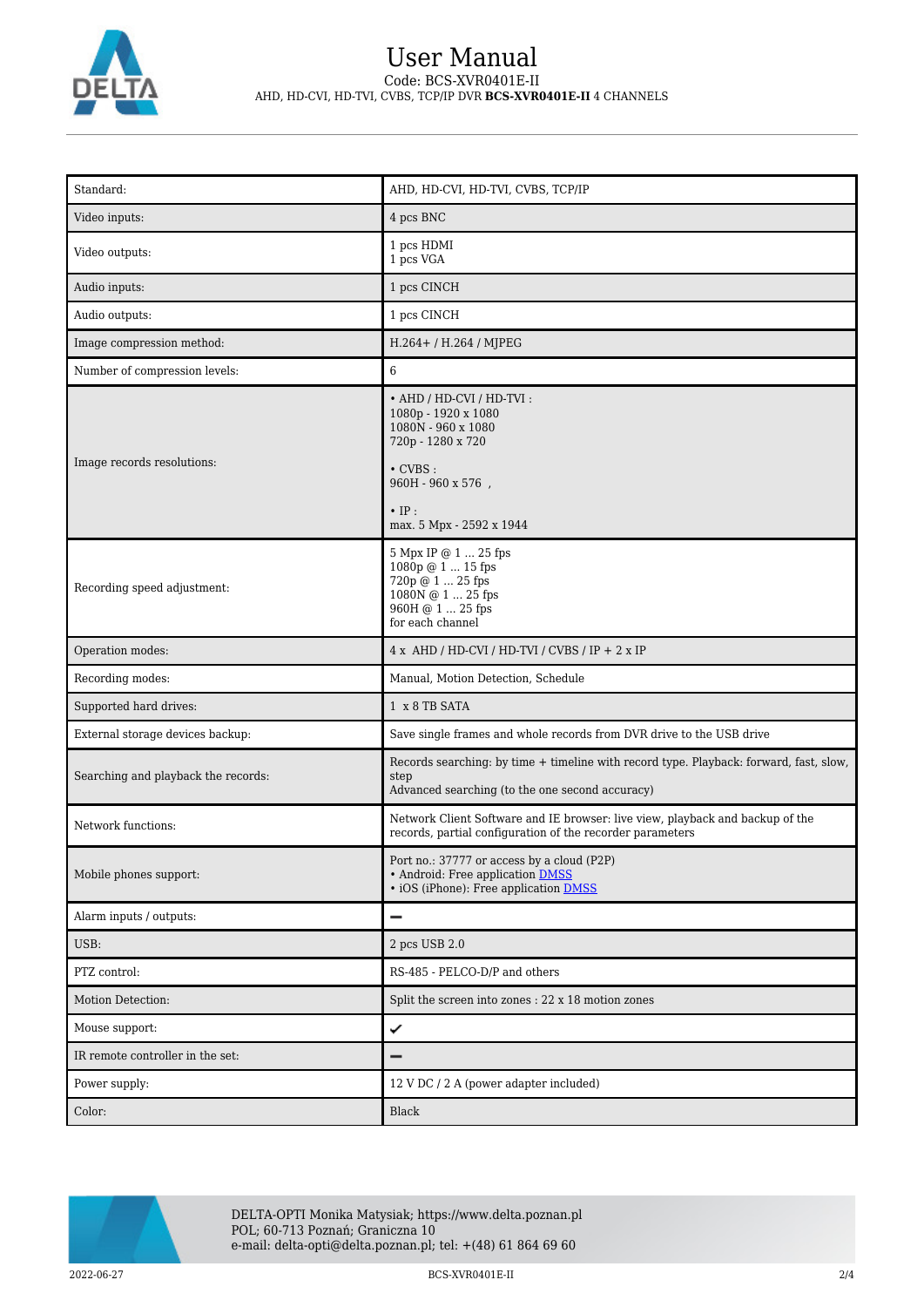

### User Manual Code: BCS-XVR0401E-II AHD, HD-CVI, HD-TVI, CVBS, TCP/IP DVR **BCS-XVR0401E-II** 4 CHANNELS

| Weight:               | $0.5 \text{ kg}$  |
|-----------------------|-------------------|
| Dimensions:           | 205 x 205 x 40 mm |
| Supported languages:  | English, Polish   |
| Country of origin:    | China             |
| Manufacturer / Brand: | <b>BCS</b>        |
| Guarantee:            | 2 years           |

Top view:



Rear view:



In the kit:



DELTA-OPTI Monika Matysiak; https://www.delta.poznan.pl POL; 60-713 Poznań; Graniczna 10 e-mail: delta-opti@delta.poznan.pl; tel: +(48) 61 864 69 60

2022-06-27 BCS-XVR0401E-II 3/4